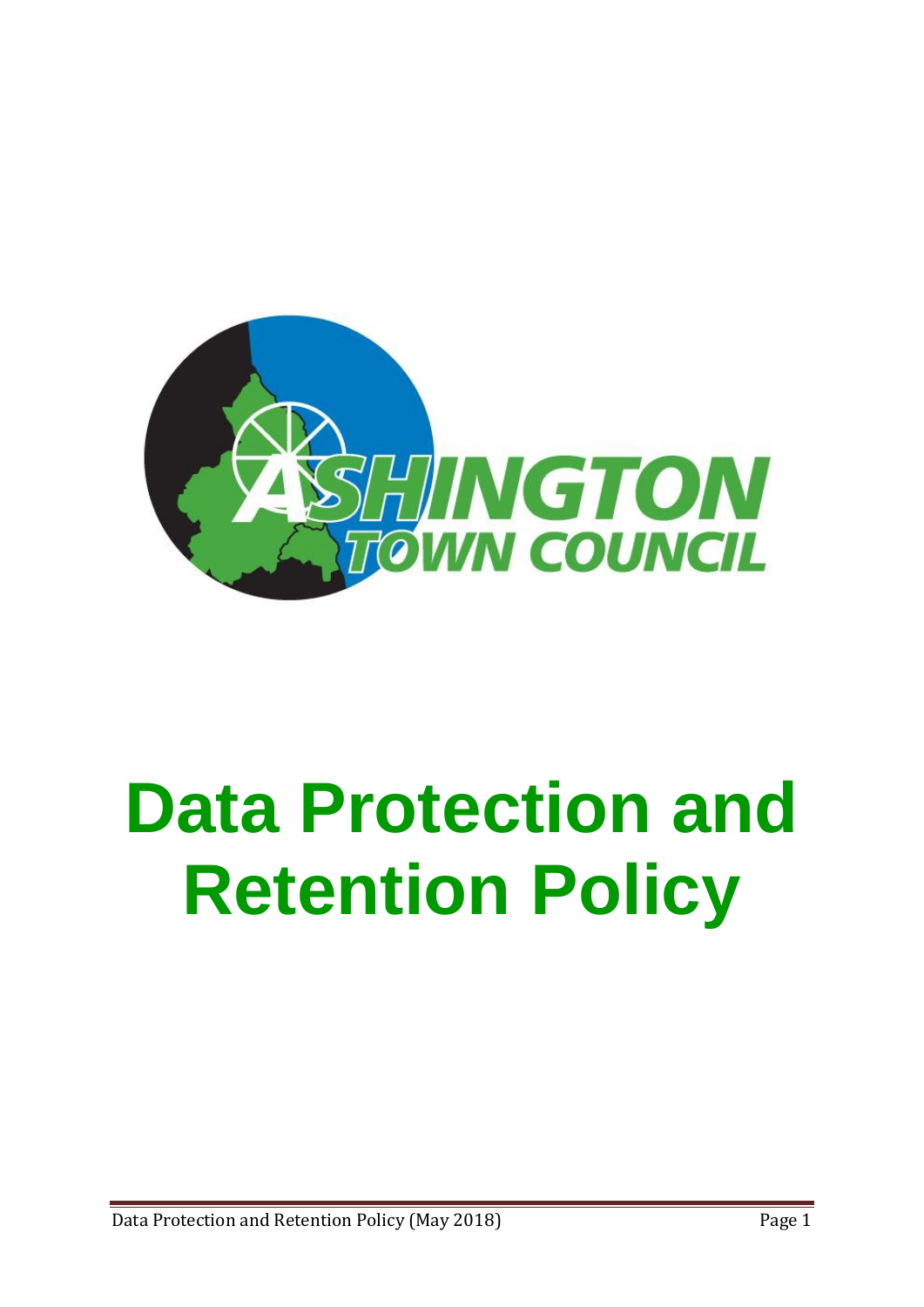# **Contents:**

| $\bullet$ |  |
|-----------|--|
|           |  |
|           |  |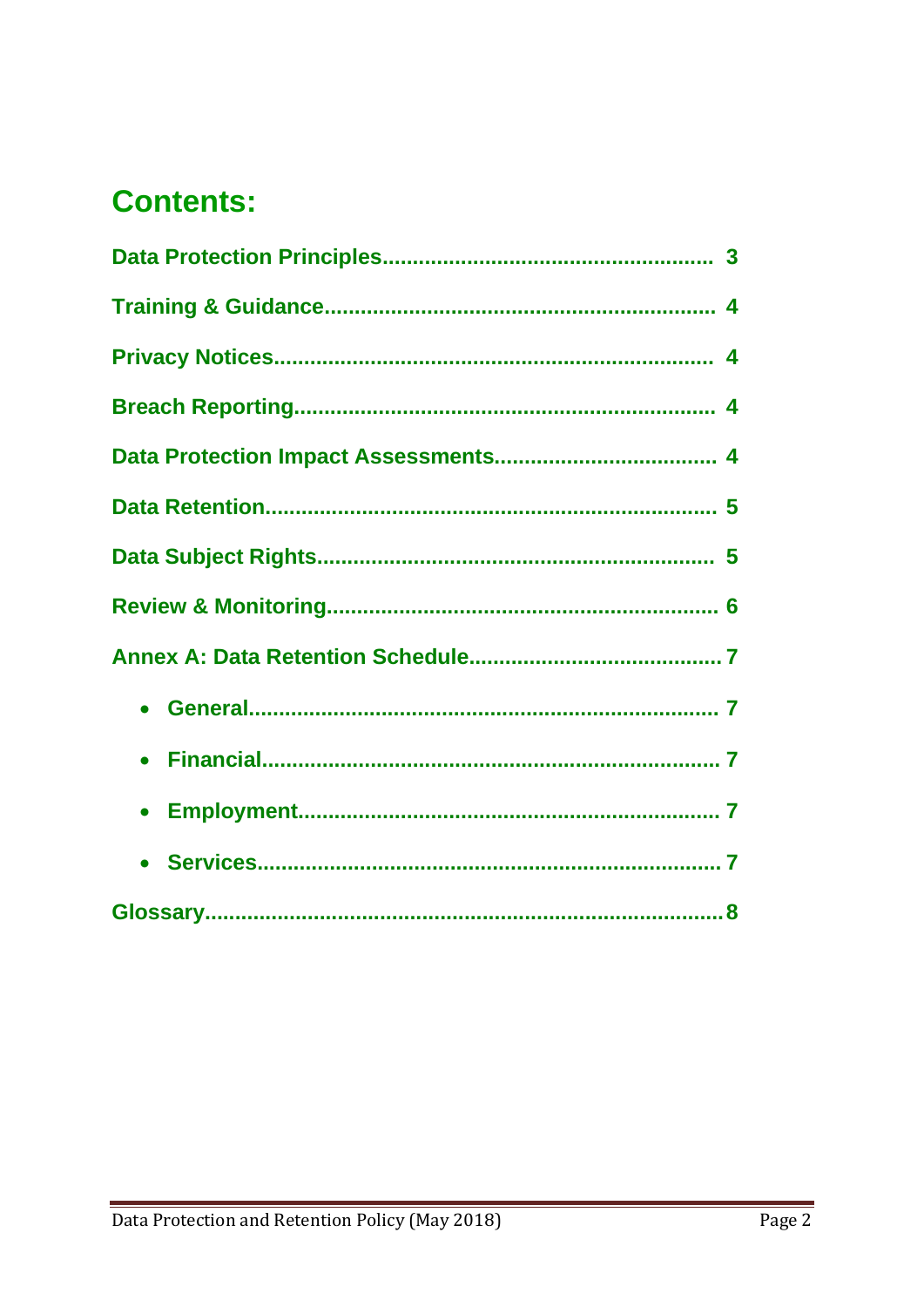#### **1. Data Protection Principles**

- 1.1 In complying with the Data Protection Act 2018 the Town Council shall ensure that all data is:
	- a. Processed fairly, lawfully and in a transparent manner
	- b. Collected for specified, explicit and legitimate purposes and not processed in a manner incompatible with those purposes
	- c. Adequate, relevant and limited to what is necessary in relation to the purposes for which they are processed
	- d. Kept in a form that permits identification of data subjects for no longer than is necessary for the purposes for which personal data are processed
	- e. Processed in a manner that ensures appropriate security of the personal data including protection against unauthorized or unlawful processing and against accidental loss, destruction or damage, using appropriate technical or organisational features
- 1.2 Where the lawful basis for processing data is consent, the Town Council shall ensure that consent is freely given, unconditional and explicit.
- 1.3 The Town Clerk shall take any reasonable necessary steps to ensure the security of council data; this shall include to ensure that access to data is limited and that data is disposed of securely.
- 1.4 The Town Council does not use automated decision making or profiling of individual personal data.
- 1.5 Regardless of the legal requirement to do so, the Town Council will appoint a Data Protection Officer
- 1.6 The Town Council shall ensure that any third party which processes data on its behalf has sufficient data protection, security measures and breach reporting procedures in place and this shall form part of the terms and conditions of any contract entered into.
- 1.7 Data related to a child (under 13) will not be processed without the express parental/guardian consent of the child concerned
- 1.8 Members and employees must abide by any procedures developed in accordance with this policy and failure to do may result in disciplinary proceedings or suspension of access to council resources.
- 1.9 The Town Clerk shall ensure that a Data Audit is undertaken at least annually.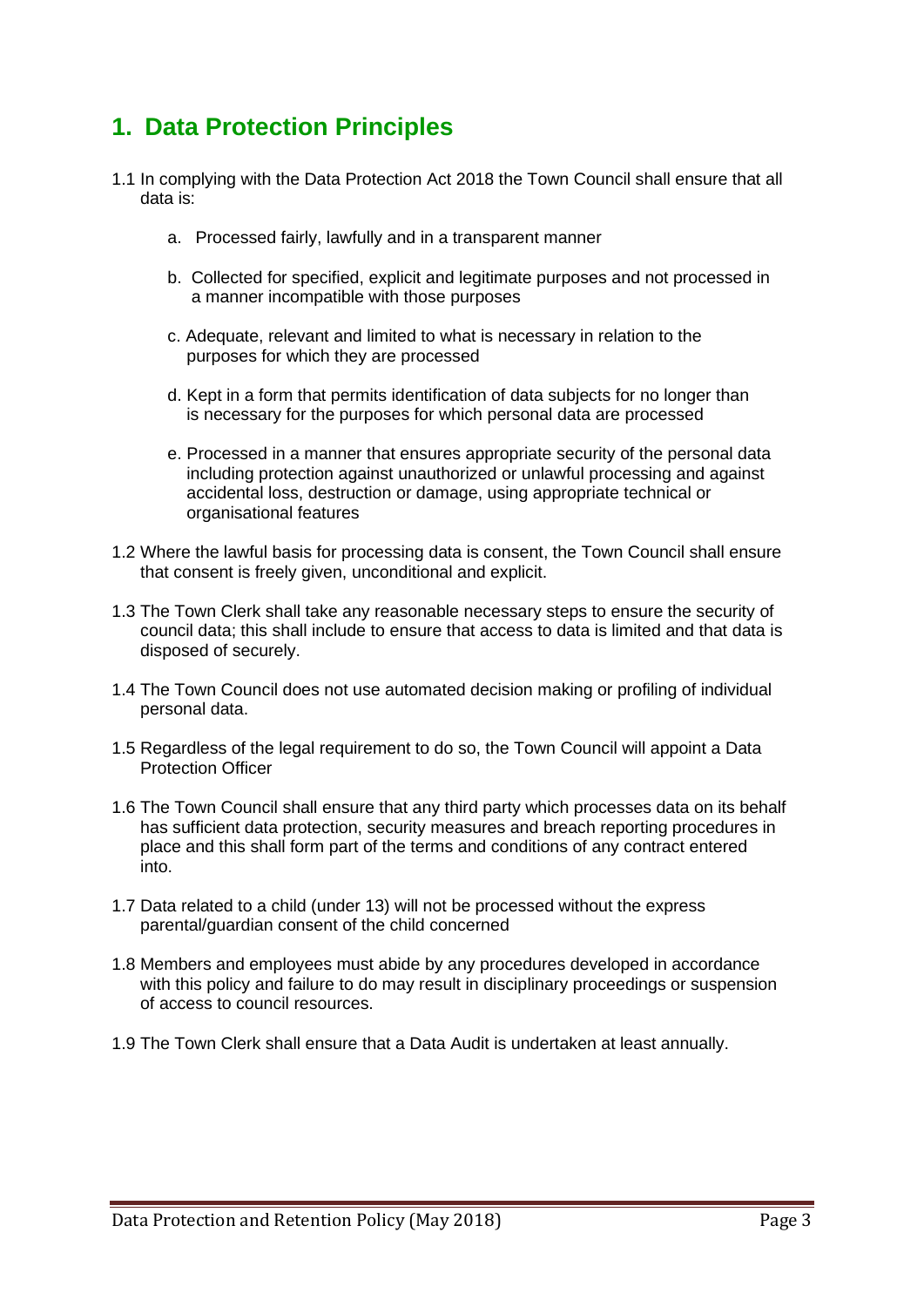### **2. Training and Guidance**

- 2.1 All members and employees of the council shall receive an induction on Data Protection and training as required.
- 2.2 The Town Clerk shall maintain a guidance note on Data Protection for both members and employees to provide easy to access guidance on Data Protection practices.

#### **3. Privacy Notices**

- 3.1 The Town Clerk shall prepare Privacy Notices as required which will be published on the Town Council website. They shall be reviewed at least annually. Privacy Notices may vary depending on the data being collected/held.
- 3.2 The Town Council will use a blended approach to provide privacy information to individuals; providing information at the point of collection and reference to the full Privacy Notice where it is not practical to provide the notice in full at the point of collection.
- 3.3 At collection sufficient information will be given to detail why the data is being collected, how it will be used, how long it will be kept for and whether it will be shared with any third party.
- 3.4 Privacy Notices will be prepared with reference to guidance from the Information Commissioner's Office and shall be provided in simple language in a clear font.

#### **4. Breach Reporting**

- 4.1 A data breach is defined as a breach of security leading to 'accidental or unlawful destruction, loss, alteration, unauthorised disclosure of, or access to, personal data'
- 4.2 The Town Clerk shall maintain procedures to safeguard against potential data breaches.
- 4.3 All data breaches shall be reported to the Town Clerk who shall maintain a record of data breaches and determine, in accordance with Information Commissioner's Office guidance whether the breach must be notified.

#### **5. Data Protection Impact Assessments**

- 5.1 A Data Protection Impact Assessment is a process to identify and minimize the data protection risks of a project. It is mandatory for certain types of data processing or processing which is likely to result in a high risk to individuals' interests.
- 5.2 The Town Clerk shall prepare procedures for determining if a DIPA is required and the undertaking of the same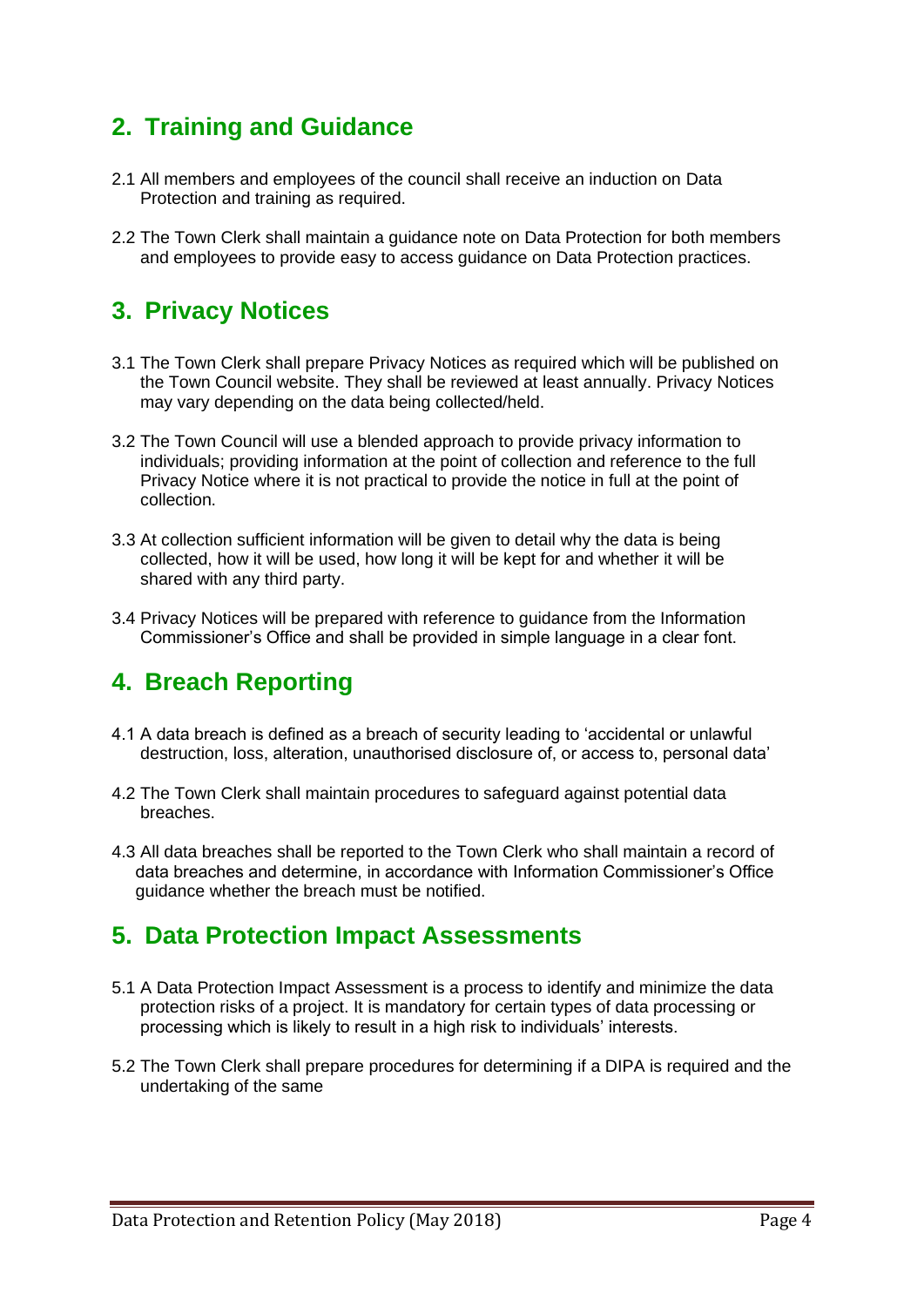#### **6. Data Retention**

- 6.1 The Town Council will only keep data for as long as it is necessary to do so.
- 6.2 The council's standard data retention requirements are detailed in Annex A.
- 6.3 Data (electronic or physical) should only be disposed of if reviewed in accordance with the following:
	- a. Is retention required to fulfil a statutory or regulatory requirement?
	- b. Is retention required to meet the operational needs of a service?
	- c. Is retention required to evidence events in the case of dispute?
	- d. Is retention required because the document/record is of historic interest or intrinsic value?
- 6.4 All records containing personal information must be destroyed at the end of the retention period.
- 6.5 Where documents are of historical interest it may be appropriate that they are transmitted to the County Archive Records Office at Woodhorn Museum.
- 6.6 Retention periods may be increased by government regulation, judicial or administrative constraint order, contract, pending litigation or audit requirements and such modifications shall supersede the requirements in Annex A.

## **7. Data Subject Rights**

- 7.1 A data subject has the right to:
	- a. Access their information
	- b. Correct information held which they believe is incorrect
	- c. Request information is deleted
	- d. Object to the processing of data
	- e. Request data is transferred to another data controller
	- f. Withdraw consent for processing of data
	- g. Lodge a complaint with the Information Commissioner's Office
- 7.2 A data subject wishing to exercise their rights may do so by contacting the Town Clerk.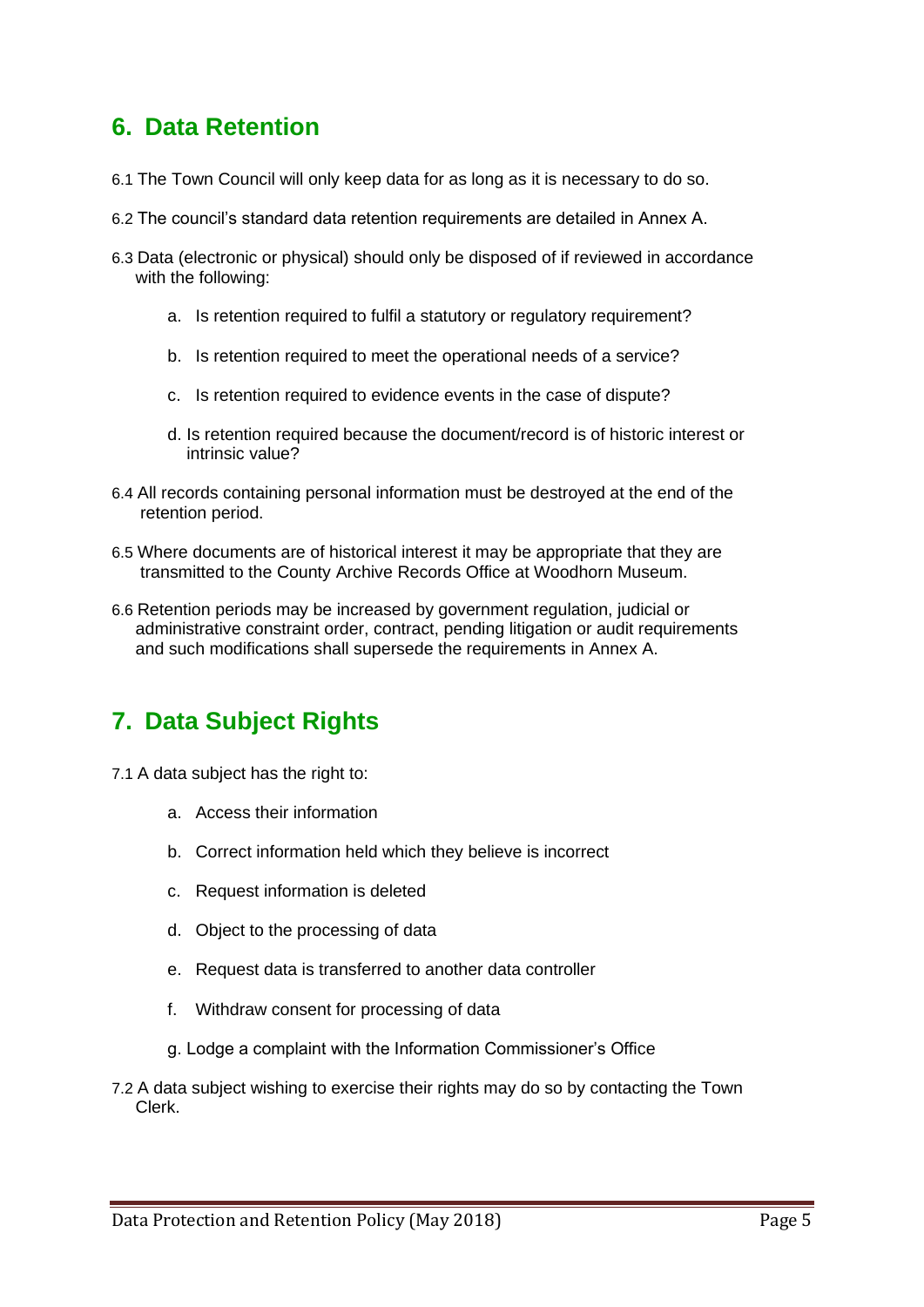## **8. Review and Monitoring**

8.1 This policy shall be reviewed periodically and in light of experience, comments from data subjects and guidance from the Information Commissioners Office.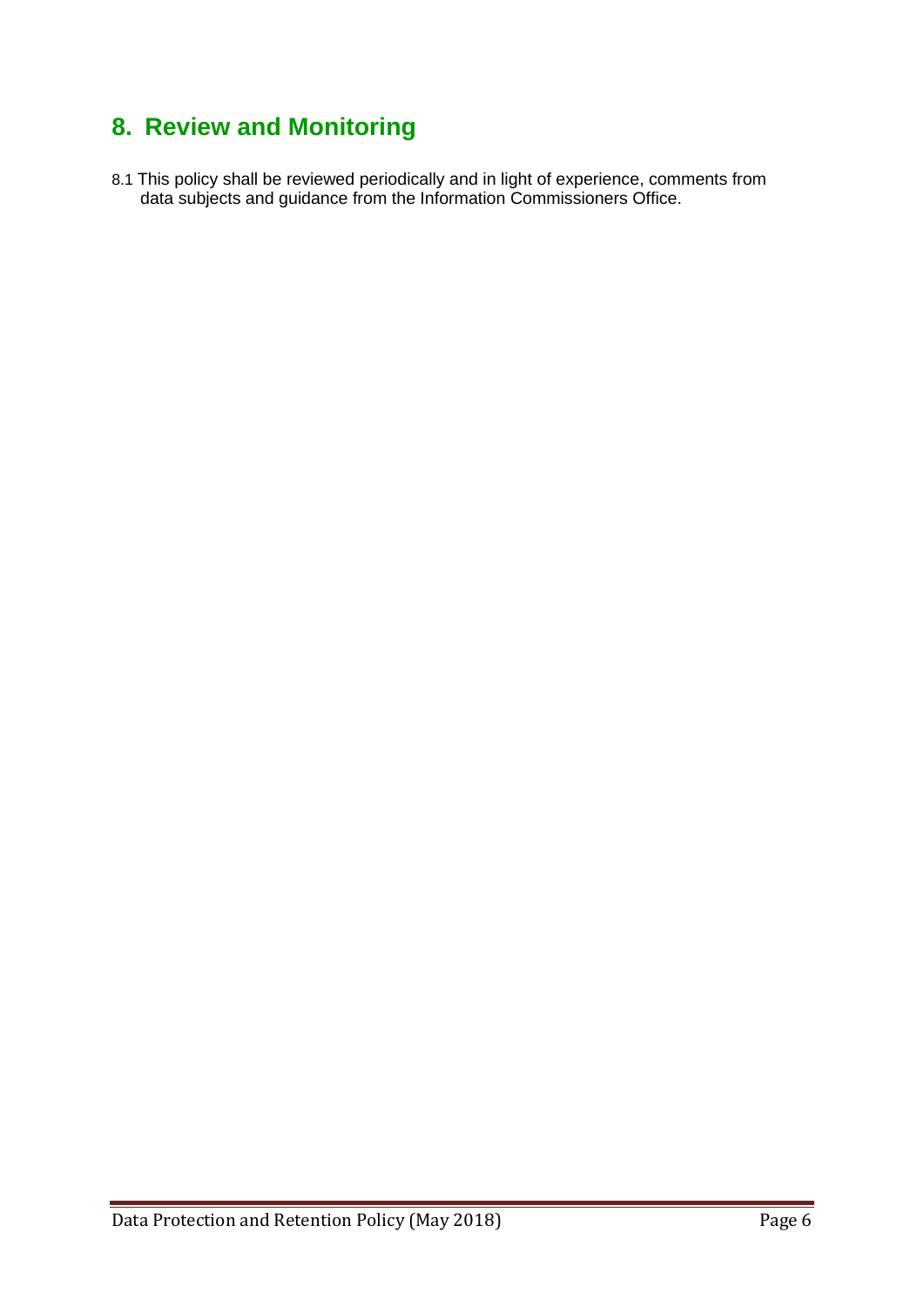## **Annex A: Data Retention Schedule**

## **GENERAL**

| <b>DOCUMENT</b>                       | <b>MINIMUM RETENTION PERIOD</b>      | <b>REASON</b>             |
|---------------------------------------|--------------------------------------|---------------------------|
| <b>Signed Minutes</b>                 | Indefinite                           | Archive/Public Inspection |
| Agendas                               | 5 years                              | Management                |
| <b>Title Documents/Deeds</b>          | Indefinite                           | Audit/Management          |
| Contracts/Leases                      | Indefinite                           | Management                |
| E-Mail (Excluding Spam)               | 2 years                              | <b>Local Choice</b>       |
| Register of Member's Interests        | 1 year after end of service          | Local Choice              |
| <b>Strategic Plans/Annual Reports</b> | Permanent Archive once<br>superseded | <b>Common Practice</b>    |
| Policies & Operational                | 7 years after superseded             | <b>Local Choice</b>       |
| Procedures                            |                                      |                           |
| Legal/Litigation Files                | Active + 7 years                     | Local Choice              |
| <b>Debt Recovery Matters</b>          | Active $+2$ years                    | <b>Local Choice</b>       |
| <b>Complaints Records</b>             | 6 years                              | <b>Common Practice</b>    |

## **FINANCIAL**

| <b>DOCUMENT</b>                          | <b>MINIMUM RETENTION PERIOD</b> | <b>REASON</b>             |
|------------------------------------------|---------------------------------|---------------------------|
| <b>Audited Accounts</b>                  | Indefinite                      | Archive/Public Inspection |
| <b>Accounting Records</b>                | 6 years                         | <b>VAT</b>                |
| (Invoices/VAT records etc)               |                                 |                           |
| Bank Statements, Cheque                  | Last Completed Audit Year       | Audit                     |
| Books, Paying-In Books                   |                                 |                           |
| <b>Insurance Company Records</b>         | Indefinite                      | Management                |
| <b>Insurance Policies</b>                | <b>Whilst Valid</b>             | Management                |
| <b>Employer's Liability Certificates</b> | 40 years from                   | <b>Statute</b>            |
|                                          | commencement/renewal            |                           |
| <b>Budgets</b>                           | Indefinite                      | Management                |
| <b>Quotations &amp; Tenders</b>          | 6 years                         | <b>Limitations Act</b>    |
| <b>Payroll Records</b>                   | 12 years                        | Superannuation/Pension    |

## **EMPLOYMENT**

| <b>DOCUMENT</b>                  | <b>MINIMUM RETENTION PERIOD</b> | <b>REASON</b>                     |
|----------------------------------|---------------------------------|-----------------------------------|
| <b>Timesheets</b>                | vears                           | Personal Injury                   |
| <b>Recruitment Documents</b>     | 5 years                         | Local Choice                      |
| Documents on Persons not         | 1year                           | <b>Equal Opportunities Claims</b> |
| hired                            |                                 |                                   |
| Accident or Injury at Work       | vears                           | <b>Local Choice</b>               |
| <b>Personnel Administration</b>  | 6 years after person leaves     | Local Choice & Statutory          |
|                                  | council                         |                                   |
| <b>Personnel Service Records</b> | Indefinite                      | <b>Local Choice</b>               |